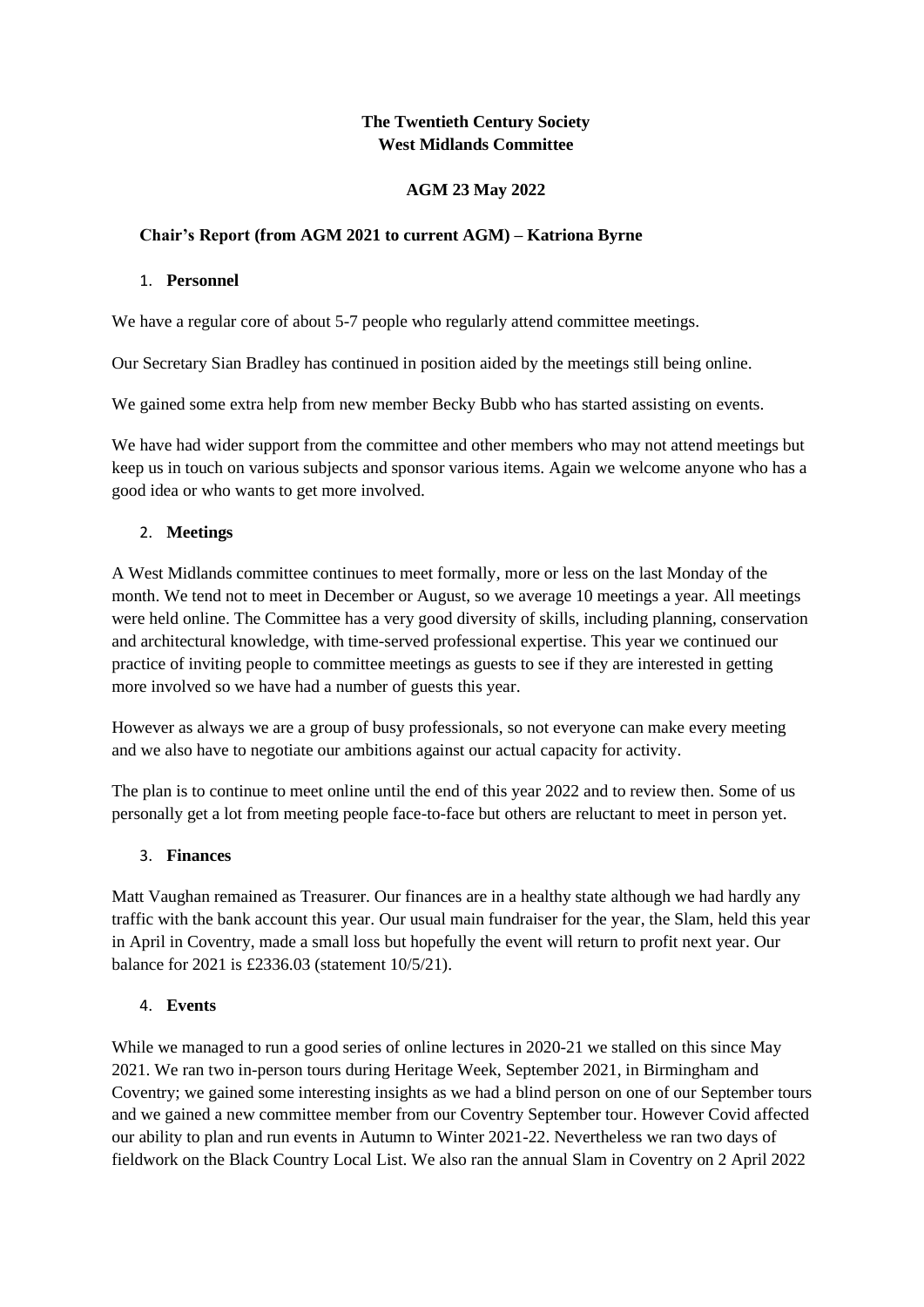which had been postponed twice from 2021, to tie in with the end of City of Culture. This was not as well advertised as it could have been and clashed with a national event, however was most enjoyable.

Our aim is to plan for face-to-face tours for Heritage Week 2022 and from there to kick-off our new programme. We have a backlog of sites we want to see.

### 5. **Casework**

The Committee has one case-work liaison lead, Joe Holyoak. Joe will report later on. We have been liaising with Coco Whitaker on a regular basis to highlight casework in the region. This year Joe Holyoak joined the national casework committee. We had some lows of the renewal of the Certificates of Immunity on Charles Street Queensway and on the House of Fraser. We had success in the form of the listing of the Mitchell murals at Hockley Circus, submitted by myself in a personal capacity in March 2021. Awareness of the hidden Mitchell mural in Hertford Street, Coventry, has been raised, but the fate of the one in the former Lucas Research Centre in Solihull is unknown.

### **Applications to list were submitted:**

Mitchell Murals, Hockley Circus, Birmingham. By William Mitchell, opened 1968. Submitted on an individual basis by a member 6/3/21. Listed at Grade II.

Triplex Glass Offices, Eckersall Road, King's Norton, Birmingham, by James Roberts 1966. Coco Whittaker submitted an application 12/5/21. No news?

#### **Certificates of Immunity granted:**

Charles Street/Queensway, Roberts building – CoI renewed, using the same arguments of repetitive elevations and internal alterations.

#### 6. **Other activities/news**

We continue to work with other groups and initiatives including:

- a. Consortium of groups including the Civic Society, Brutiful, the Birmingham Modernists on the Survey of C20 Architecture. The plan to start with a second consultant in May 2021 resulted in a trial of two days but only three sites were written up. We decided to review this after our experience with the Black Country Local Listing survey.
- b. Brutiful. Theis group will fold after its forthcoming publication and are willing to consider joining us.
- c. Black County Local Listing. We were consulted on this as a local amenity group and underwent the training. We held two fieldwork days with members Rob Bishop and Gary Davies which resulted in nominations from Wolverhampton of #56 sites and from Walsall of #35 sites, amounting to #92 with an additional one made after the Feb 14 2022 deadline direct to the HER in Wolverhampton. This represented an